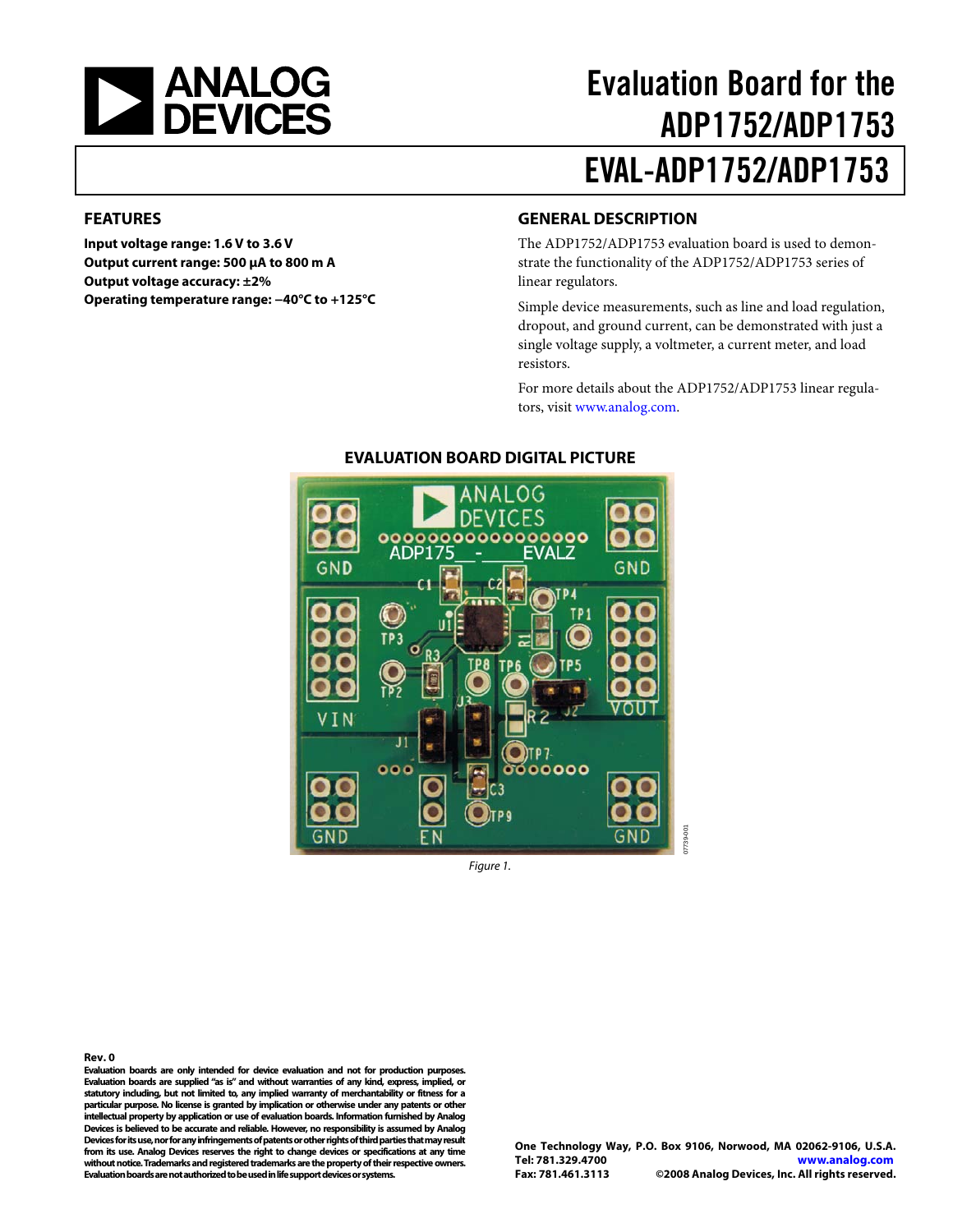### **TABLE OF CONTENTS**

#### <span id="page-1-0"></span>**REVISION HISTORY**

11/08-Revision 0: Initial Version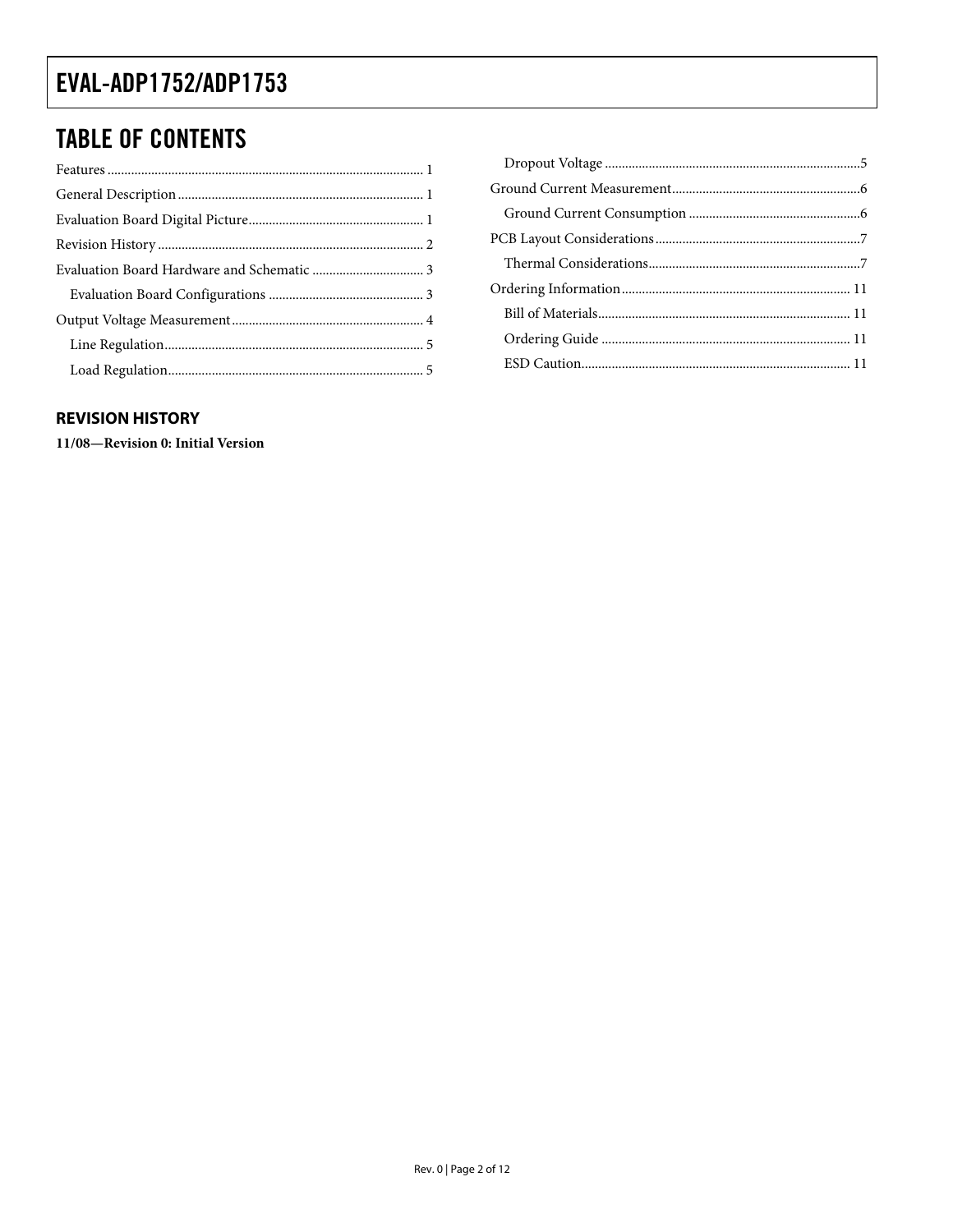### <span id="page-2-0"></span>EVALUATION BOARD HARDWARE AND SCHEMATIC

#### <span id="page-2-1"></span>**EVALUATION BOARD CONFIGURATIONS**

The ADP1752/ADP1753 evaluation boards are shipped with different components depending on which version is ordered.

Components common to all versions are C1, C2, C3, R3, J1, J2, and J3.

[Figure 2](#page-2-2) shows the schematic of this evaluation board configuration. [Table 1](#page-2-3) lists and describes the hardware components.



<span id="page-2-3"></span><span id="page-2-2"></span>**Table 1. Evaluation Board Hardware Components** 

| Component                       | <b>Function</b>      | <b>Description</b>                                                         |
|---------------------------------|----------------------|----------------------------------------------------------------------------|
| U1 <sup>1</sup>                 | Linear regulator     | ADP1752 or ADP1753 low dropout linear regulator.                           |
| C1                              | Input capacitor      | 4.7 µF input bypass capacitor.                                             |
| C <sub>2</sub>                  | Output capacitor     | 4.7 µF output capacitor. Required for stability and transient performance. |
| C <sub>3</sub>                  | Soft start capacitor | 10 nF soft start capacitor.                                                |
| R <sub>1</sub> , R <sub>2</sub> | Output voltage set   | Not installed.                                                             |
| R <sub>3</sub>                  | Pull-up resistor     | 100 k $\Omega$ pull-up resistor for power good (PG).                       |
| J1                              | Jumper               | Jumper. Connects EN to VIN for automatic startup.                          |
| J2                              | Jumper               | Jumper. Connects SENSE to VOUT (for ADP1752 only.)                         |
| J3                              | Jumper               | Jumper. Connects Soft Start Capacitor C3.                                  |

<span id="page-2-4"></span><sup>1</sup> Component varies depending on the evaluation board model ordered.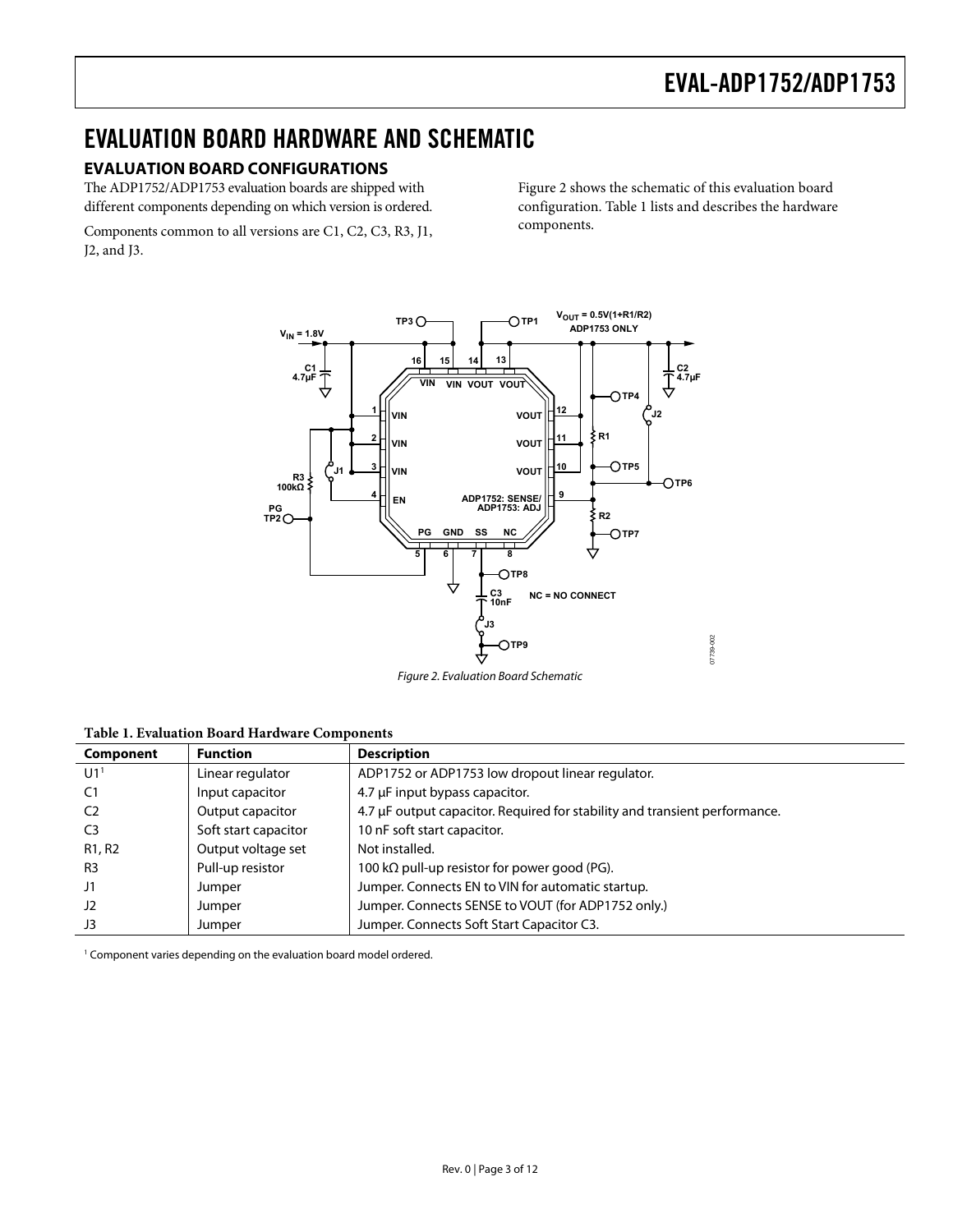### <span id="page-3-0"></span>OUTPUT VOLTAGE MEASUREMENT

[Figure 3](#page-3-1) shows how the evaluation board can be connected to a voltage source and a voltmeter for basic output voltage accuracy measurements. A resistor can be used as the load for the regulator.

Ensure that the resistor has a power rating adequate to handle the power expected to be dissipated across it. An electronic load can be used as an alternative. In addition, ensure that the voltage source can supply enough current for the expected load levels.

Follow these steps to connect to a voltage source and voltmeter:

- 1. Connect the negative terminal (−) of the voltage source to one of the GND pads on the evaluation board.
- 2. Connect the positive terminal (+) of the voltage source to the VIN pad of the evaluation board.
- 3. Connect a load between the VOUT pad and one of the GND pads.
- 4. Connect the negative terminal (−) of the voltmeter to one of the GND pads.
- 5. Connect the positive terminal (+) of the voltmeter to the VOUT pad.

The voltage source can now be turned on. If J1 is inserted (connecting EN to VIN for automatic startup), the regulator powers up.

If the load current is large, connect the voltmeter as close as possible to the output capacitor to reduce the effects of IR drops.

07739-003

G<sub>3</sub>



<span id="page-3-1"></span>Figure 3. Output Voltage Measurement Setup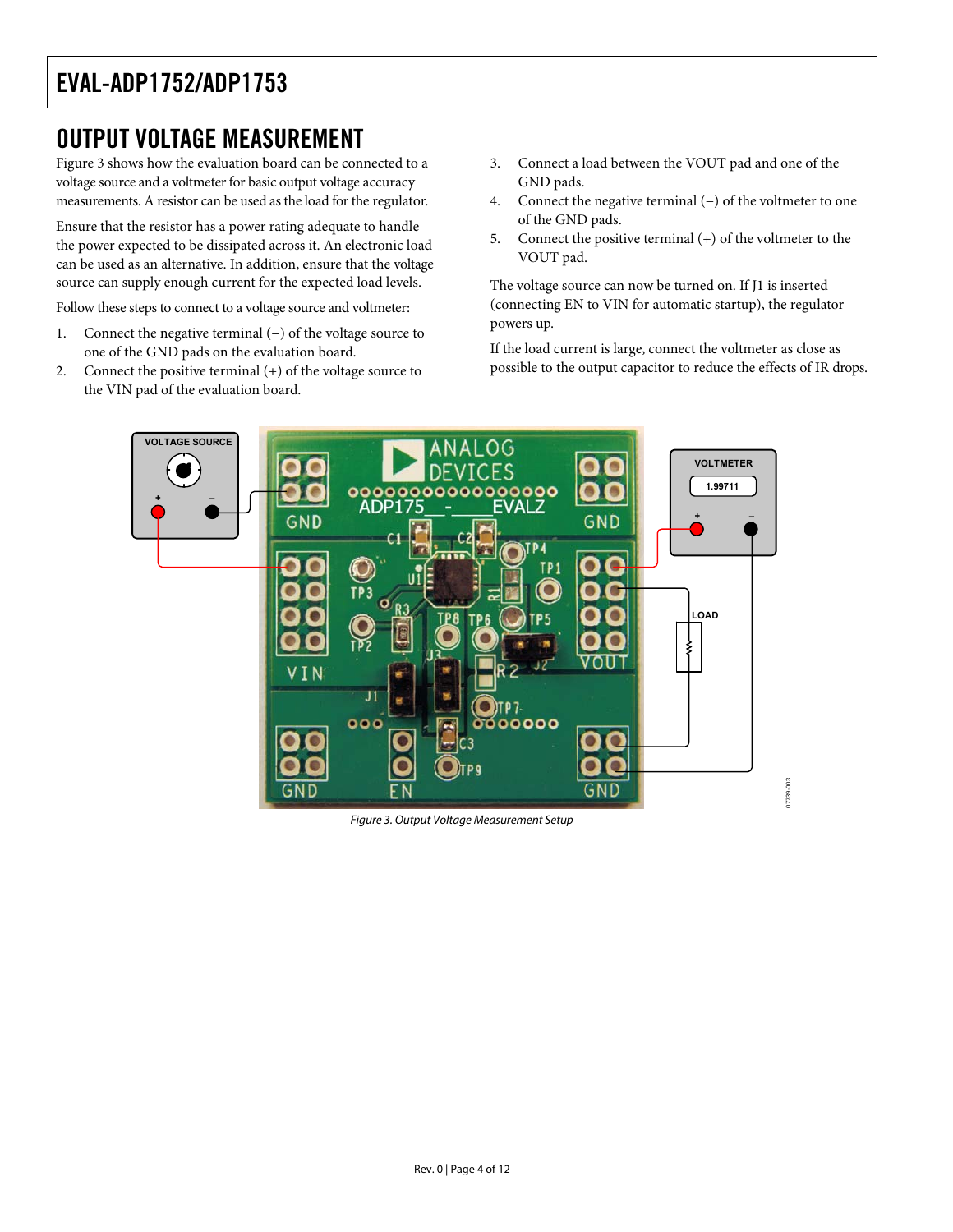#### <span id="page-4-0"></span>**LINE REGULATION**

For line regulation measurements, the regulator output is monitored while its input is varied. For good line regulation, the output must change as little as possible with varying input levels.

To ensure that the device is not in dropout mode during this measurement,  $V_{IN}$  must be varied between  $V_{\text{OUTNOM}} + 0.4$  V (or  $+$  1.6 V, whichever is greater) and  $V_{INMAX}$ . For example, for a[n ADP1752 w](http://www.analog.com/ADP1712)ith fixed 1.5 V output,  $V_{\text{IN}}$  needs to be varied between 1.9 V and 3.6 V. This measurement can be repeated under different load conditions. [Figure 4 s](#page-4-3)hows the typical line regulation performance of an ADP1752 with fixed 1.5 V output.



#### <span id="page-4-3"></span><span id="page-4-1"></span>**LOAD REGULATION**

For load regulation measurements, the output of the regulator is monitored while the load is varied. For good load regulation, the output must change as little as possible with varying loads.

The input voltage must be held constant during this measurement. The load current can be varied from 500 μA to 800 mA. [Figure 5](#page-4-4) shows the typical load regulation performance of an ADP1752 with fixed 1.5 V output for an input voltage of 1.9 V.



#### <span id="page-4-4"></span><span id="page-4-2"></span>**DROPOUT VOLTAGE**

Dropout voltage can be measured using the configuration shown in [Figure 3.](#page-3-1) Dropout voltage is defined as the input-tooutput voltage differential when the input voltage is set to the nominal output voltage. This applies only for output voltages above 1.6 V. Dropout voltage increases with larger loads.

For more accurate measurements, use a second voltmeter to monitor the input voltage across the input capacitor. The input supply voltage may need to be adjusted to account for IR drops, especially if large load currents are used[. Figure 6](#page-4-5) shows a typical curve of dropout voltage measurements with different load currents.



<span id="page-4-5"></span>Figure 6. Dropout Voltage vs. Load Current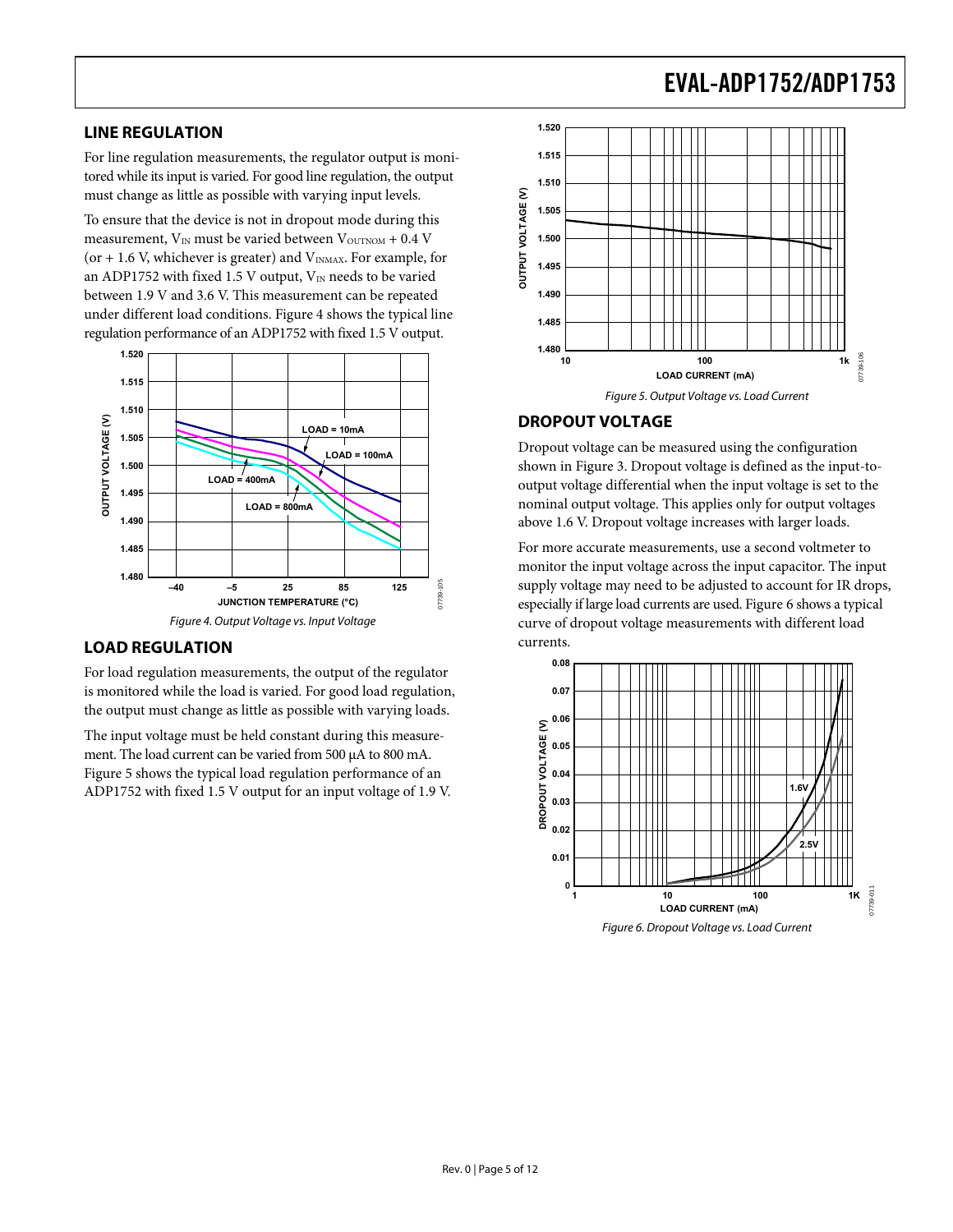### <span id="page-5-0"></span>GROUND CURRENT MEASUREMENT

[Figure 8](#page-5-2) shows how the evaluation board can be connected to a voltage source and an ammeter for ground current measurements. A resistor can be used as the load for the regulator. Ensure that the resistor has a power rating adequate to handle the power expected to be dissipated across it. An electronic load can be used as an alternative. Ensure that the voltage source used can supply enough current for the expected load levels.

Follow these steps to connect to a voltage source and ammeter:

- 1. Connect the positive terminal (+) of the voltage source to the VIN pad on the evaluation board.
- 2. Connect the positive terminal (+) of the ammeter to one of the GND pads of the evaluation board.
- 3. Connect the negative terminal (−) of the ammeter to the negative (−) terminal of the voltage source.
- 4. Connect a load between the VOUT pad of the evaluation board and the negative (−) terminal of the voltage source.

The voltage source can now be turned on. If J1 is inserted (EN is connected to VIN for automatic startup), the regulator powers up.

#### <span id="page-5-1"></span>**GROUND CURRENT CONSUMPTION**

Ground current measurements can determine how much current the internal circuits of the regulator are consuming while the circuits perform the regulation function. To be efficient, the regulator needs to consume as little current as possible. Typically, the regulator uses the maximum current when supplying its largest load level (800 mA). [Figure 7](#page-5-3) shows the typical ground current consumption for various load levels at  $V_{IN} = 1.9$  V. When the device is disabled (EN = GND), ground current drops to less than 6 μA.

<span id="page-5-3"></span>



<span id="page-5-2"></span>Figure 8. Ground Current Measurement

Rev. 0 | Page 6 of 12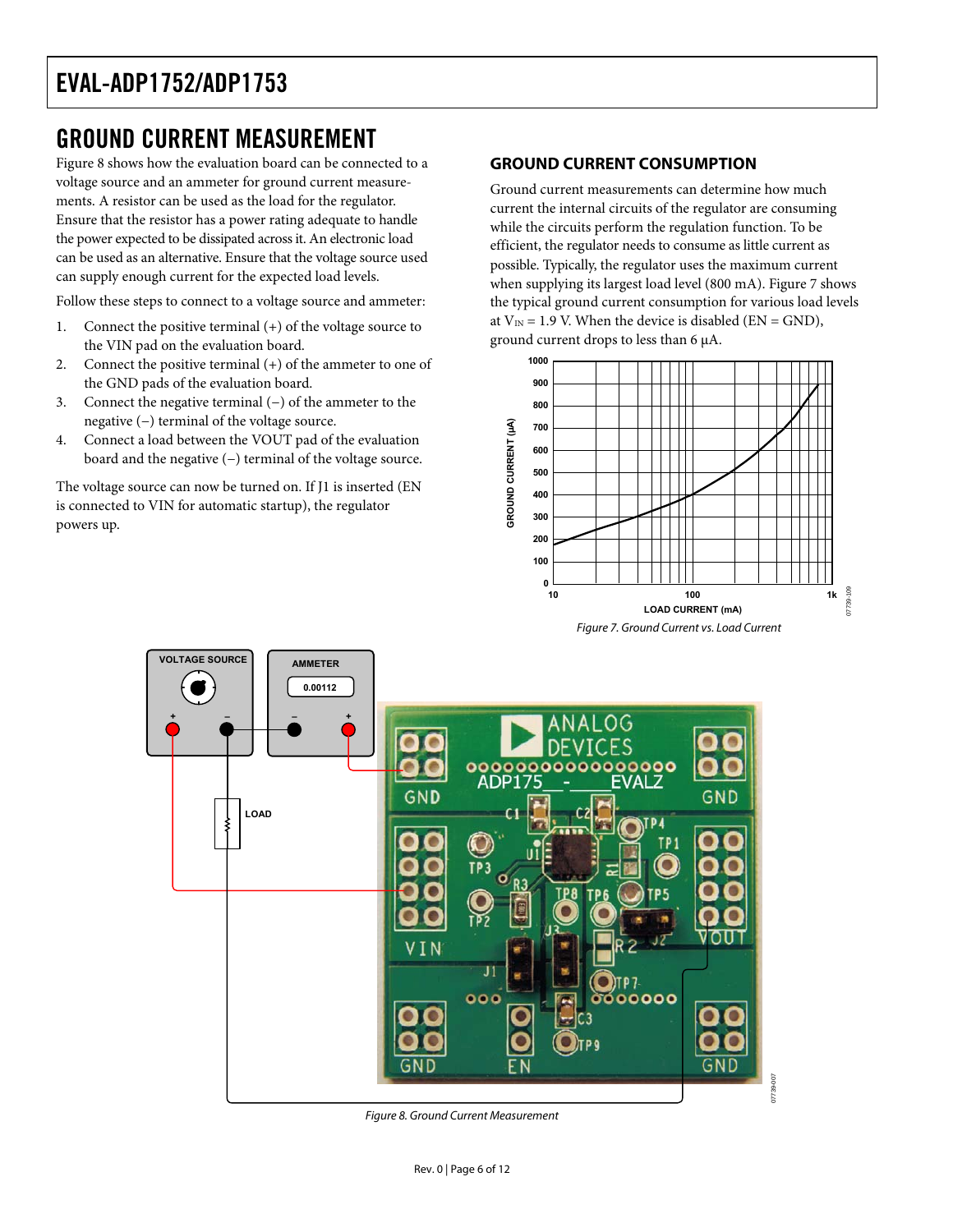### <span id="page-6-0"></span>PCB LAYOUT CONSIDERATIONS

Heat dissipation from the package can be improved by increasing the amount of copper attached to the pins of the ADP1752/ ADP1753. However, as shown in [Table 2,](#page-6-2) a point of diminishing returns is eventually reached, beyond which an increase in the copper size does not yield significant heat dissipation benefits.

Here are a few general tips when designing PCBs:

- Place the input capacitor as close as possible to the VIN and GND pins.
- Place the output capacitor as close as possible to the VOUT and GND pins.
- Place the soft start capacitor close to the SS pin.
- Connect the load as close as possible to the VOUT and SENSE pins (ADP1752) or to the VOUT and ADJ pins (ADP1753).

Use of 0603 or 0805 size capacitors and resistors achieves the smallest possible footprint solution on boards where area is limited.



Figure 9. Typical Board Layout, Top Side



Figure 10. Typical Board Layout, Bottom Side

#### <span id="page-6-1"></span>**THERMAL CONSIDERATIONS**

To guarantee reliable operation, the junction temperature of the ADP1752/ADP1753 must not exceed 125°C. To ensure that the junction temperature stays below this maximum value, the user needs to be aware of the parameters that contribute to junction temperature changes. These parameters include ambient temperature, power dissipation in the power device, and thermal resistance between the junction and ambient air ( $\theta_{JA}$ ). The  $\theta_{JA}$  value is dependent on the package assembly compounds used and the amount of copper to which the GND pins of the package are soldered on the PCB[. Table 2](#page-6-2) shows typical  $\theta_{IA}$  values of the 16-lead LFCSP for various PCB copper sizes. [Table 3](#page-6-3) shows the typical ΨJB value of the 16-lead LFCSP.

#### <span id="page-6-2"></span>**Table 2. Typical θ**<sub>JA</sub> Values

| . .<br>Copper Size (mm <sup>2</sup> ) | $\theta_{JA}$ (°C/W), LFCSP |
|---------------------------------------|-----------------------------|
| 0 <sup>1</sup>                        | 130                         |
| 100                                   | 80                          |
| 500                                   | 69                          |
| 1000                                  | 54                          |
| 6400                                  | 42                          |

<span id="page-6-3"></span><sup>1</sup> Device soldered to minimum size pin traces.

#### Table 3. Typical Ψ<sub>JB</sub> Values

| Copper Size (mm <sup>2</sup> ) | $\Psi_{JB}$ (°C/W) @ 1 W |
|--------------------------------|--------------------------|
| 100                            | 32.7                     |
| 500                            | 31.5                     |
| 1000                           | 25.5                     |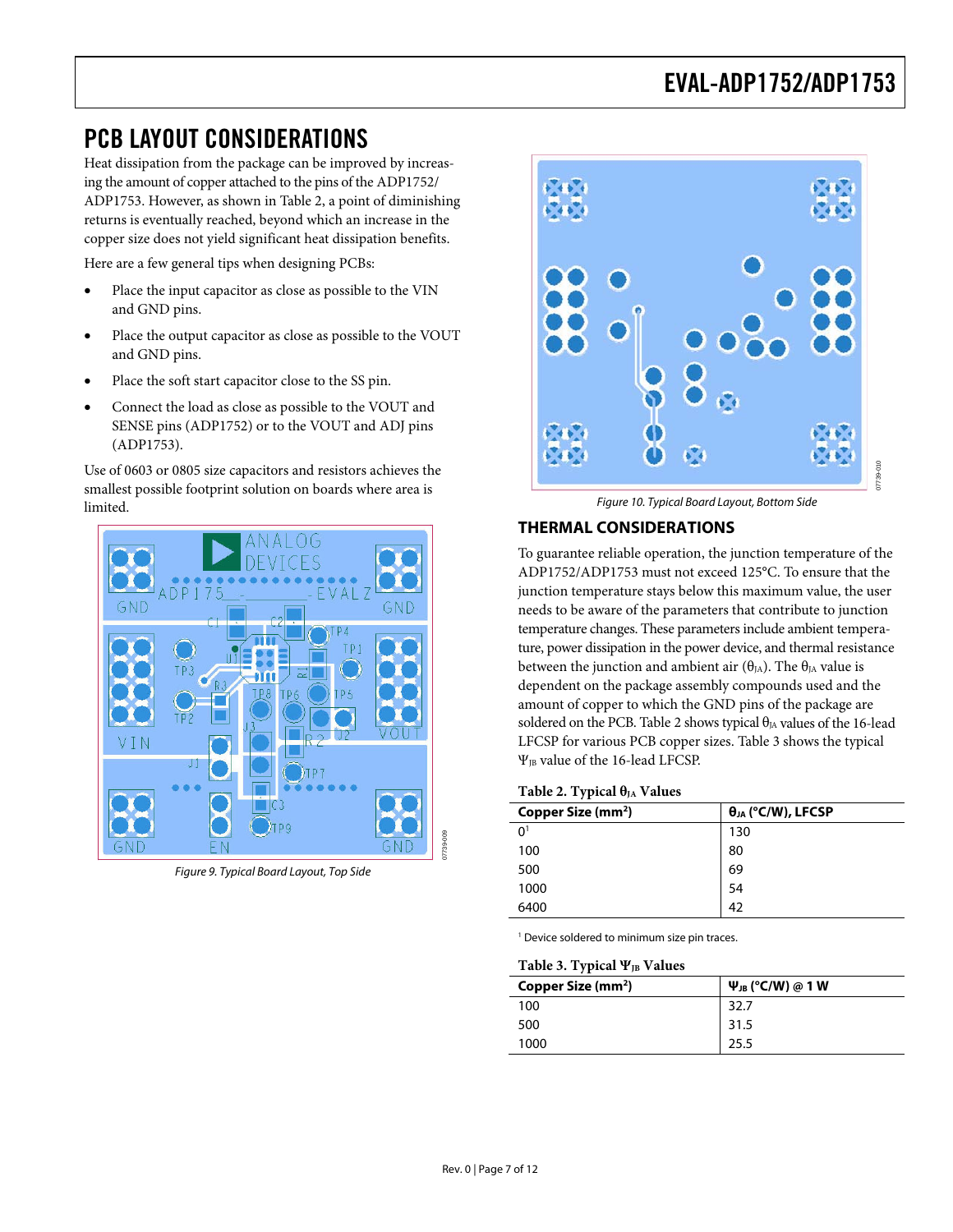The junction temperature of the ADP1752/ADP1753 can be calculated from the following equation:

$$
T_J = T_A + (P_D \times \theta_{JA})
$$
 (1)

where:

*TA* is the ambient temperature.

 $P<sub>D</sub>$  is the power dissipation in the die, given by

$$
P_D = [(V_{IN} - V_{OUT}) \times I_{LOAD}] + (V_{IN} \times I_{GND}) \tag{2}
$$

where:

 $V_{IN}$  and  $V_{OUT}$  are the input and output voltages, respectively. *ILOAD* is the load current.

*IGND* is the ground current.

Power dissipation due to ground current is quite small and can be ignored. Therefore, the junction temperature equation can be simplified as follows:

$$
T_J = T_A + \{ [(V_{IN} - V_{OUT}) \times I_{LOAD}] \times \theta_{JA} \}
$$
 (3)

As shown in Equation 3, for a given ambient temperature, inputto-output voltage differential, and continuous load current, a minimum copper size requirement exists for the PCB to ensure that the junction temperature does not rise above 125°C[. Figure](#page-7-0) 11 through [Figure 16 s](#page-8-0)how junction temperature calculations for different ambient temperatures, load currents,  $V_{IN}$  to  $V_{OUT}$ differentials, and areas of PCB copper.



<span id="page-7-0"></span>Figure 11.6400 mm<sup>2</sup> of PCB Copper,  $T_A = 25^{\circ}$ C, LFCSP











07739-135

)7739-135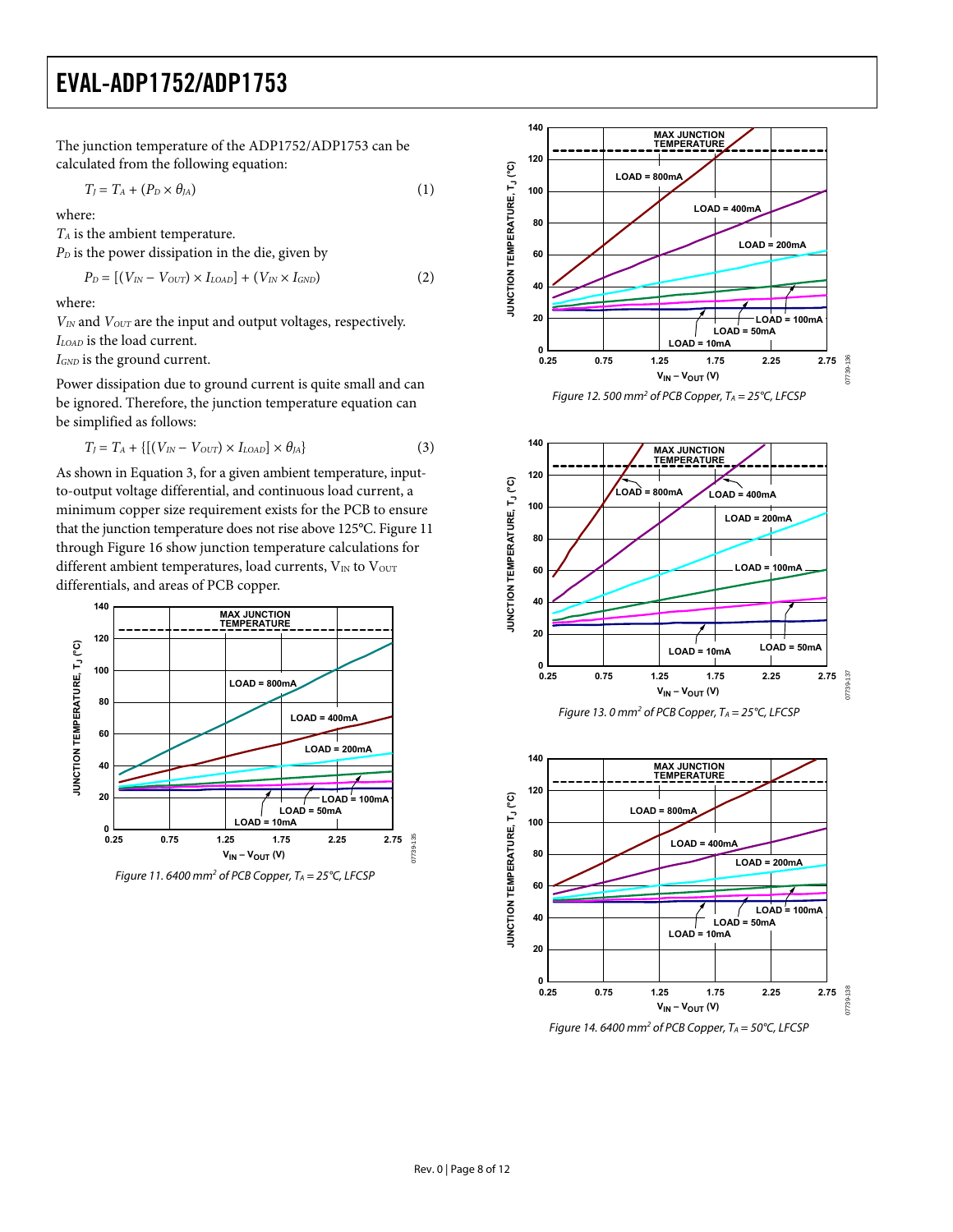



<span id="page-8-0"></span>

In cases where the board temperature is known, the thermal characterization parameter,  $\Psi_{JB}$ , can be used to estimate the junction temperature rise. Maximum junction temperature  $(T_J)$ is calculated from the board temperature  $(T<sub>B</sub>)$  and power dissipation  $(P_D)$  using the following formula:

$$
T_J = T_B + (P_D \times \Psi_{JB})
$$
 (4)



**0.25 0.75 1.25 1.75 2.25 2.75**

**LOAD = 10mA**

 $V_{IN} - V_{OUT} (V)$ 

Figure 18. 500 mm<sup>2</sup> of PCB Copper,  $T_B = 50^{\circ}$ C, LFCSP

07739-142

142 07739-1

**20**

ـــا 0<br>0.25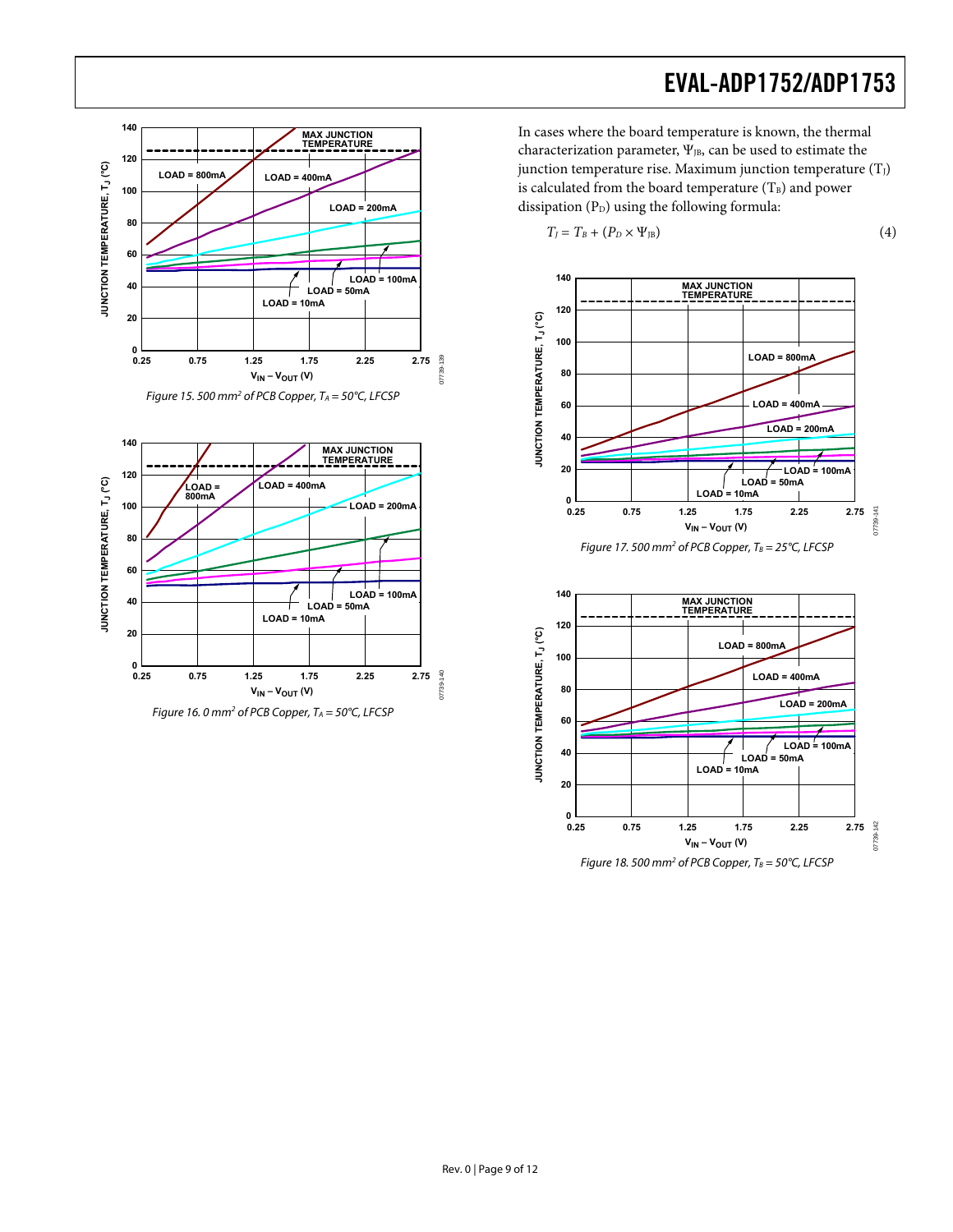

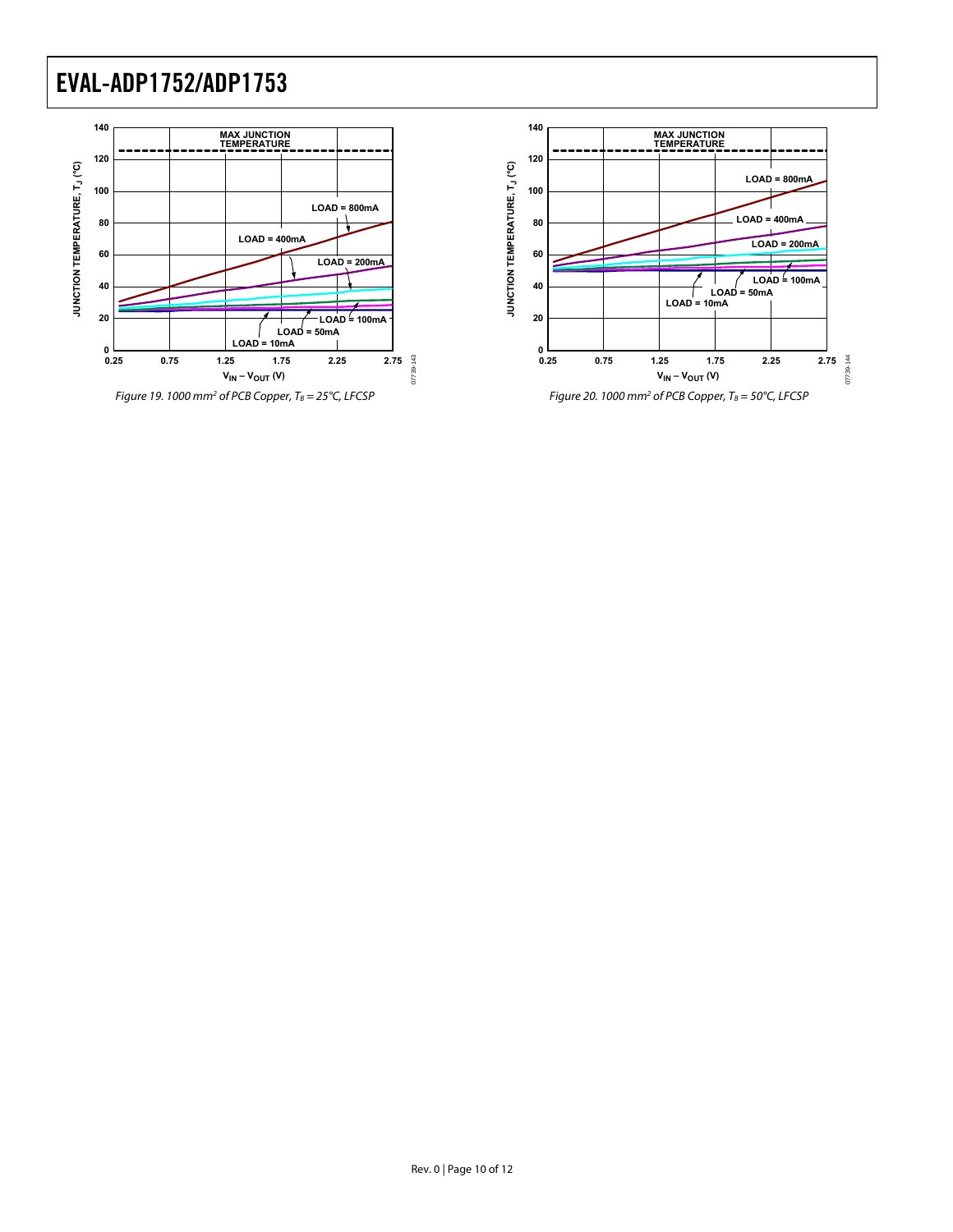### <span id="page-10-0"></span>ORDERING INFORMATION

#### <span id="page-10-1"></span>**BILL OF MATERIALS**

#### **Table 4.**

| Qty | <b>Reference Designator</b>     | <b>Description</b>                        | <b>Manufacturer/Vendor</b> | <b>Vendor Part No.</b>                |
|-----|---------------------------------|-------------------------------------------|----------------------------|---------------------------------------|
|     | C1, C2                          | Capacitor, MLCC, 4.7 µF, 6.3 V, 0805, X5R | Murata or equivalent       | GRM219R61A475KE34                     |
|     | C <sub>3</sub>                  | Capacitor, MLCC, 10 nF, 50 V, 0603, X5R   | Murata or equivalent       | GRM188R71H103KA01                     |
|     | J1, J2, J3                      | Header, single, STR, 2 pins               | Digi-Key Corp.             | S1012E-36-ND                          |
|     | R1                              | Resistor, 100 kΩ, 0.10 W, 0603            | Vishay or equivalent       | CRCW0603100KFKEA                      |
|     | R <sub>2</sub> , R <sub>3</sub> | Resistor, 0.10 W, 0603                    | Vishay or equivalent       | Not installed                         |
|     | U <sub>1</sub>                  | IC, LDO regulator                         | Analog Devices, Inc.       | ADP1752UJPZ-1.5-R7,<br>ADP1753UJPZ-R7 |

#### <span id="page-10-2"></span>**ORDERING GUIDE**

| Model                          | <b>Output Voltage (V)</b> | <b>Description</b>                            |
|--------------------------------|---------------------------|-----------------------------------------------|
| ADP1752-1.5-EVALZ <sup>1</sup> | $1.5\,$                   | Fixed 1.5 V Output<br><b>Evaluation Board</b> |
| ADP1753-FVAI 7 <sup>1</sup>    | Adjustable                | Adjustable Output<br><b>Evaluation Board</b>  |

 $1 Z =$  RoHS Compliant Part.

#### <span id="page-10-3"></span>**ESD CAUTION**



**ESD (electrostatic discharge) sensitive device.**<br>Charged devices and circuit boards can discharge<br>without detection. Although this product features patented or proprietary protection circuitry, damage<br>may occur on devices subjected to high energy ESD. Therefore, proper ESD precautions should be taken to avoid performance degradation or loss of functionality.